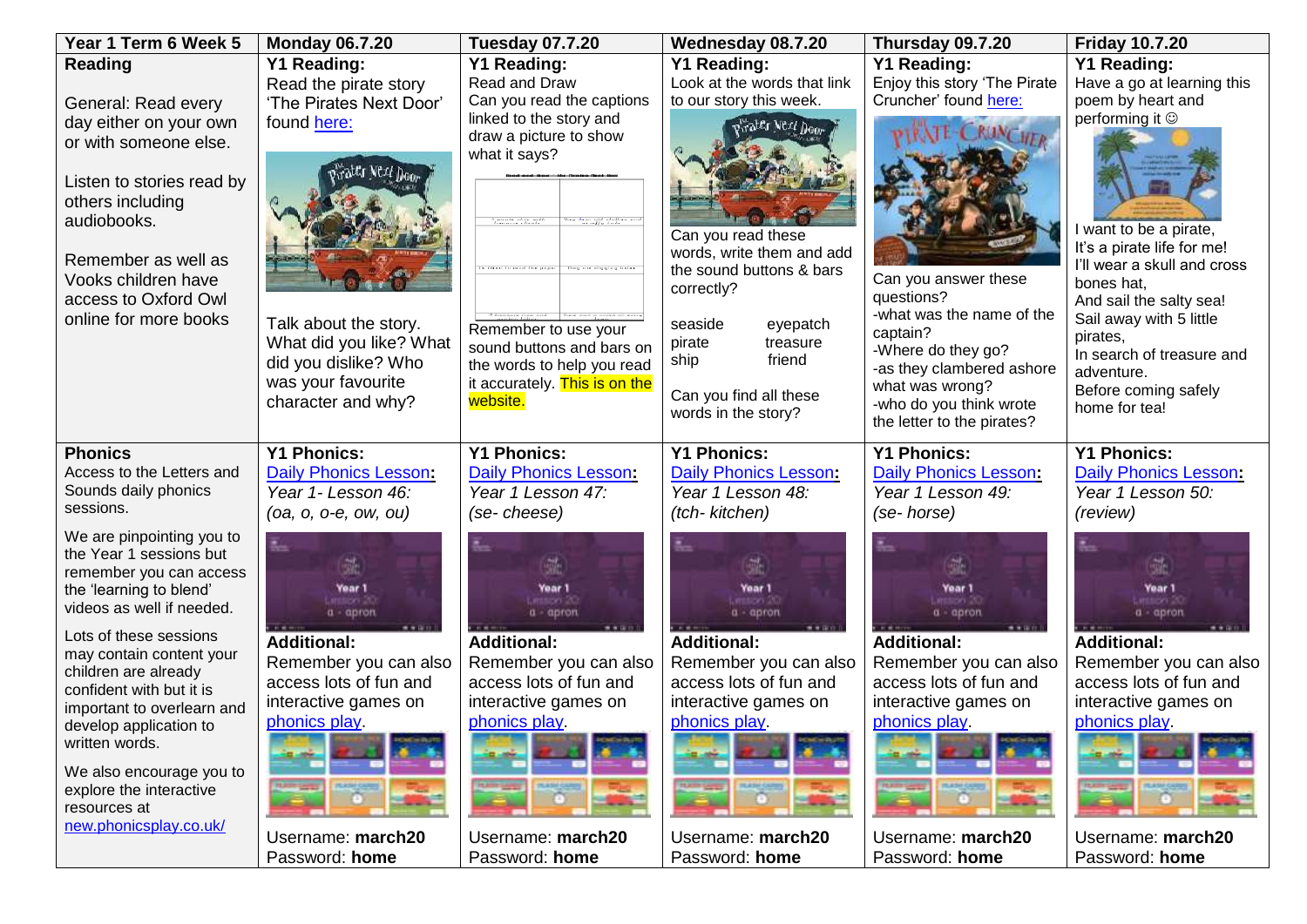| <b>Y1</b><br>Y <sub>1</sub><br><b>Y1</b><br>Literacy<br>Υ1                                                                                                          |                         |  |  |  |  |  |
|---------------------------------------------------------------------------------------------------------------------------------------------------------------------|-------------------------|--|--|--|--|--|
|                                                                                                                                                                     | Υ1                      |  |  |  |  |  |
| To kick off our theme<br>Today we are thinking<br>Think about a pirate.<br>Today we are thinking                                                                    | Pirate crews had their  |  |  |  |  |  |
| about Pirate Code.<br>You could choose a real<br>Remember to use<br>this week, we would like<br>about what pirates wear                                             | own flags to identify   |  |  |  |  |  |
| capital letters, finger<br>you to transform<br>Watch the Horrible<br>and the equipment they<br>one or one from a story.                                             | them.                   |  |  |  |  |  |
| yourself into a pirate!<br>spaces and full stops<br>History clip about Pirate<br>carry.                                                                             |                         |  |  |  |  |  |
| Rules here:<br>Unit de pinirà vesti<br>quipment and accommonie<br>What Is Your Pirate Name?                                                                         |                         |  |  |  |  |  |
| Try to join ideas with<br>that transporter norms apparented to multiples possible parents interest                                                                  | セ                       |  |  |  |  |  |
| ʻand'.<br><b>Road Parish For</b>                                                                                                                                    |                         |  |  |  |  |  |
|                                                                                                                                                                     |                         |  |  |  |  |  |
| Take care with spelling-<br>f(x)<br><b>Genetician der</b>                                                                                                           |                         |  |  |  |  |  |
| private profits<br>508-245<br>Have you used your<br><b>Burnet on</b>                                                                                                |                         |  |  |  |  |  |
| sounds carefully? Do                                                                                                                                                |                         |  |  |  |  |  |
| you need a sound mat<br>Can you create a                                                                                                                            | Design your own Pirate  |  |  |  |  |  |
| WANTED poster for<br>from our website?<br>Use the name generator                                                                                                    | Crew flag. Think about  |  |  |  |  |  |
| Koh or rot!<br>Draw and describe the<br>your chosen pirate!<br>to create your very own                                                                              | what images and         |  |  |  |  |  |
| 10 most important<br>Remember to tell us<br>Pirate name and draw<br>Use your careful                                                                                | colours you choose.     |  |  |  |  |  |
| things you think a pirate<br>handwriting. Make your<br>what they look like, what<br>yourself as a pirate. Are<br>Create your own Pirate                             | Why have you chosen     |  |  |  |  |  |
| needs. Remember to<br>they have done and<br>tall letters tall and sit<br>you a good pirate or a<br>Code. What rules do                                              | them? Can you explain   |  |  |  |  |  |
| use adjectives. You can<br>include a reward! You<br>bad one? You can use<br>your letters on the line.<br>you think are important                                    | your flag and what each |  |  |  |  |  |
| use the template on the<br>can use the template on<br>the template on the<br>for the pirates to follow?                                                             | part means?             |  |  |  |  |  |
| website if you like.<br>the website if you like.<br>website if you like.                                                                                            |                         |  |  |  |  |  |
| Maths - We are still using the White Rose Maths Hub https://whiterosemaths.com/homelearning/ a daily lessons that include a 5 minute video and                      |                         |  |  |  |  |  |
| accompanying questions. We have purchased a school subscription for you all to continue accessing the resources which we are downloading and                        |                         |  |  |  |  |  |
| posting on our website. You could print the questions out or just answer them verbally/ using your exercise books scrap paper for any jottings/working out. If      |                         |  |  |  |  |  |
| you have the technology to access this website please do. If you can't, or you can tell your child needs something more practical today, then other                 |                         |  |  |  |  |  |
| ideas are our website page - scroll down the year group page for other maths ideas.                                                                                 |                         |  |  |  |  |  |
| <b>Maths</b><br><b>Monday 06.7.20</b><br><b>Tuesday 07.7.20</b><br>Wednesday 08.7.20<br>Thursday 09.7.20                                                            | <b>Friday 10.7.20</b>   |  |  |  |  |  |
| <b>Using White Rose home</b><br>Year 1: Week 10<br>Year 1: Week 10<br>Year 1: Week 10<br>Year 1: Week 10                                                            | Year 1: Week 10         |  |  |  |  |  |
| learning: Please note we<br>Lesson 1- Ordering<br>Lesson 2- Recognising<br>Lesson 3- Recognise<br>Lesson 4- Counting in                                             | Lesson 5- Friday        |  |  |  |  |  |
| are working a week<br><b>Numbers</b><br><b>Coins</b><br><b>Notes</b><br><b>Coins</b>                                                                                | <b>Challenge</b>        |  |  |  |  |  |
| behind the site - we are                                                                                                                                            |                         |  |  |  |  |  |
| currently working on<br>Summer term week 10 in                                                                                                                      | <b>Maths Challenge</b>  |  |  |  |  |  |
| 20 percent<br><b>N</b> BOOTH<br>Year 1. The daily<br>0 percent                                                                                                      |                         |  |  |  |  |  |
| worksheets are available<br><b>TE ANTICA</b>                                                                                                                        |                         |  |  |  |  |  |
| IIII :<br>$\mathbf{C}$<br>(a) powerps<br>on the school website.<br>pound.                                                                                           |                         |  |  |  |  |  |
| $\uparrow$ power.<br>HIIII E<br>10 power<br>$\Box$<br><b>SE LESS</b>                                                                                                | 日日時<br>€                |  |  |  |  |  |
| help from 4:40 harms and over<br>and comes                                                                                                                          | <b>Bitesize</b>         |  |  |  |  |  |
| $\circ$ $  \circ \circ   \mathcal{E}  $ $\otimes$<br>If you would like to look at<br>5 perce<br>Since Me norm Hee Sun San                                           |                         |  |  |  |  |  |
| 2<br>$1 - 17$<br>some maths songs, please<br><b>Cars Cars</b><br>7.7<br>$1.4$ month                                                                                 |                         |  |  |  |  |  |
| go to:<br>Using place value to<br>https://www.bbc.co.uk/teac<br>Recognising coins by<br>Look carefully at groups<br>recognise numbers and<br>Recognise the value of | Questions 1 and 2 are   |  |  |  |  |  |

notes and identify totals

total of them.

but feel free to try others if you can. Good Luck

from pictorial representations.

comparing totals using

 $\frac{1}{2}$  and  $\frac{1}{2}$ 

[collection/z6v4scw](https://www.bbc.co.uk/teach/supermovers/ks1-maths-collection/z6v4scw)

think about ordering numbers by their value